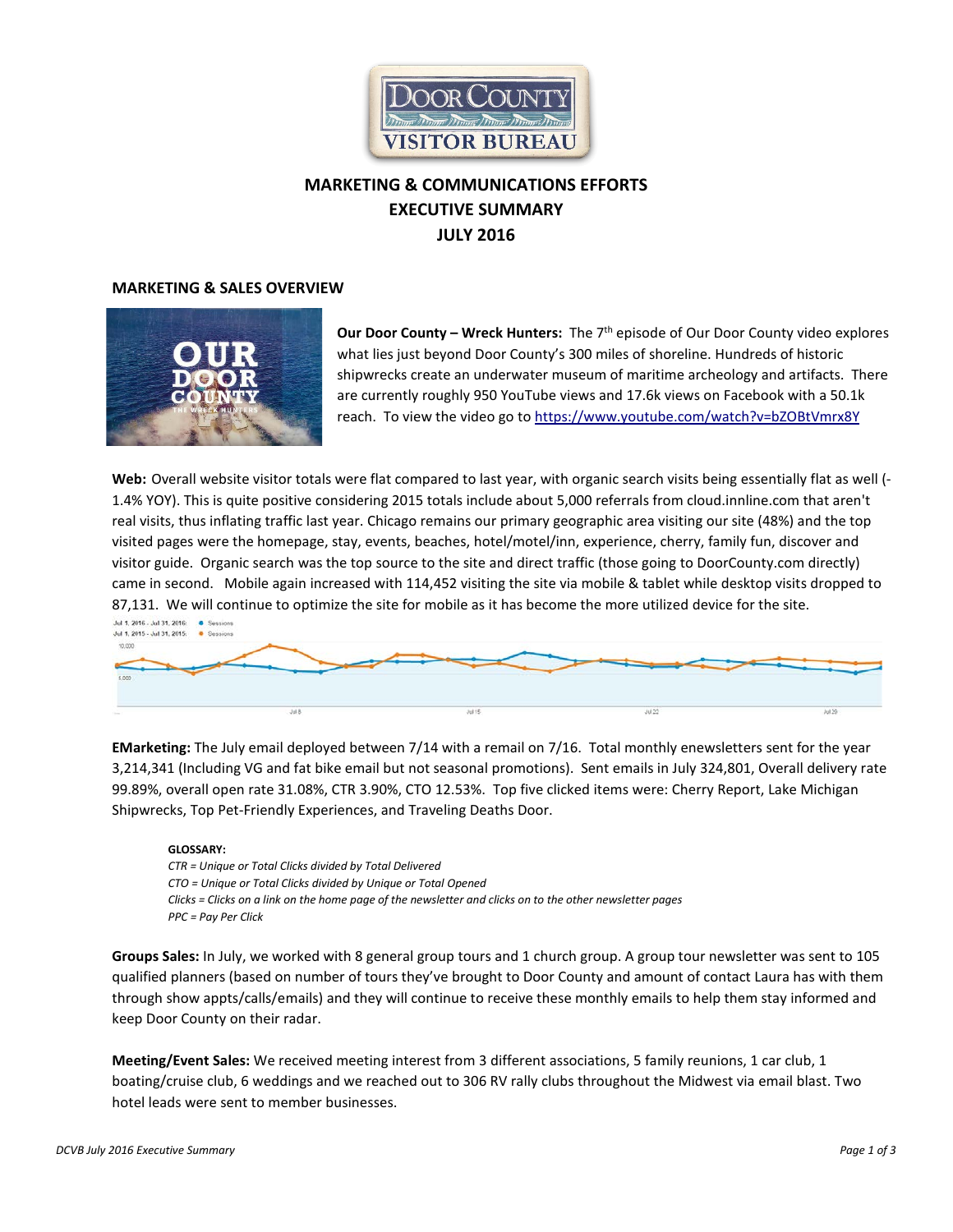**Social:** In July, Visible Intelligence picked up comments referring to Door County on several Facebook pages with a significant fan base (Today Show, Nikon, AT&T, Appleton Downtown). Facebook is up to 81,069 follower's vs 67,743 followers in July of 2015. July friend impressions referring to our page was 22,907,219 million. Facebook Video views reached nearly 60k. Twitter currently has 4,878 followers that brought us 22.7 million impressions. Instagram has grown tenfold since 2015 with 12,887 follower's vs 3,842 the same time last year.

**Media:** Between our digital ads, out of home, print, social and TV buys we garnered 1.16 million impressions in July. August will begin our fall push for shoulder season traffic. **PPC:** For July, Paid Search efforts through AdWords and Bing delivered 1,365 Web Visitors through 12,694 Impressions for a Web Visitor Rate of 11% with 5,255 Engagements for an Engagement Rate of 41%. Of the Paid Web Visitors, 586 (43%) came from Lodging related terms.

## **OTHER MEASUREMENTS**

**Visitor Guide:** Hard copy visitor guide requests and online visitor guide visits (combined total) for July 2016 were 8,464 (2,527 hard copy & 5,937 online) vs 7,411 in July 2015.

## **COMMUNICATIONS & PUBLIC RELATIONS**

- 27 articles were reported as a result of our media marketing program and reached a total of 16,773,144 readers/listeners/viewers for July. A few highlights of media outlets that ran Door County stories included Brava Magazine, WCCO AM Radio, Milwaukee Magazine, AAA Living (Get Up and Go), St. Paul Pioneer Press, Men's Journal online, Wausau Daily Herald and Trailer Life Magazine. View all articles from the program via our Google Drive folder at **<http://tinyurl.com/l6ym2mc>**.
- Since our media marketing program began, the program has generated \$15,603,458 worth of earned media coverage for Door County, including \$133,852 in July.
- The return on investment for our media marketing program to date is 893%. For every dollar we've spent, we've gotten back \$8.93 worth of media coverage measured in terms of ad value equivalency.
- We have three scheduled group editorial press trips with Geiger & Associates remaining this year including an outdoor recreation themed trip August 23-26, arts & culture themed trip September 12-15 & a fall themed trip October 17-21.
- DCVB media assistance was provided to 20 journalists/media outlets in July by providing images, information, onair/on-camera interviews and/or support for Door County based articles and stories. A few highlights included Peter Greenberg Worldwide, Experience Wisconsin magazine, Minnesota Good Age, AAA Home & Away, American Pickers, Sherman's Travel and WKOW ABC 27.
- Our spring media campaign officially ended on July 9 with an interview on WKOW ABC 27 in Madison. We ended up with a total campaign reach of 44,528,872 and an ad value equivalency (AVE) of \$133, 945. The campaign included 10 interviews on a combination of radio and television stations as well as accompanying online coverage along with online coverage based on a media release we distributed nationally via PRWeb, a wire service.
- Views of DCVB produced videos across all online platforms totaled 93,713 in July. This total includes videos from the Our Door County series, Explore The Door series, Facebook Live, aerial highlight video, TV ads, etc. that are hosted on video portals which currently include YouTube, Vimeo and Facebook. These were all organic views as we did not have a YouTube ad campaign running in July, 2016.
- In collaboration with our marketing department colleagues and social media team, we began posting Facebook Live videos to leverage our strong Facebook following in July. The first two live videos we posted have received nearly 27,000 views. Facebook Live videos will continue to be posted to our feed and worked into our overall social media strategy. Find us on Facebook a[t https://www.facebook.com/DoorCountyWisconsin/](http://r20.rs6.net/tn.jsp?f=001ZlcczXns5j-MFiXYWDsq55WSIZ2sZ5qSYjsTX5S881BCKDIs_Un_5WZ8x7RYjbhYfiIFiSVZet1BcN_grQwp--cbH6BRsyHOA76JBz_p_b_58bAdiPsSEz7A3JBihMr1JlG1hR9w-9CckFUL8TF0YRZXTqkfSoQWoM7W6_1scX01f-Kl4EtttycEfYSho8lNBc_pxzGRjq0=&c=MUKMOefDnAvghE1QAXeV-A8gKyT88dSdQ9xMayYFPTyuwFJT8cA-9A==&ch=9Eq-73vceN2fW7YH1J5V_U4ICR2uUxgsDmwJcabeCoP99S8b7QpUsA==)